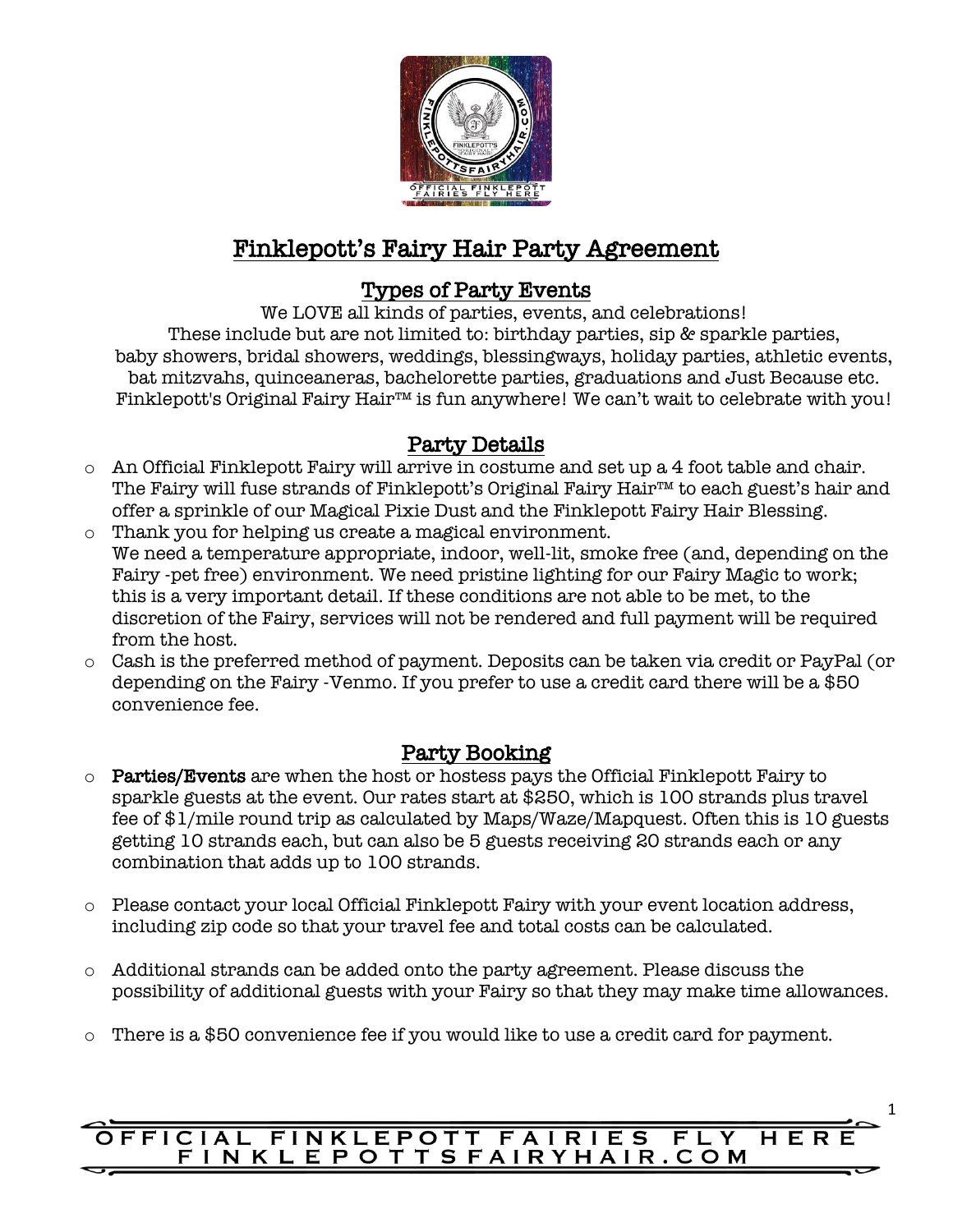

### Talking with Guests

An Official Finklepott Fairy exclusively uses Finklepott's Original Fairy Hair™. The Finklepott Fairy fuses it to one strand of hair. It takes 10-15 minutes for us to place up to 15 strands. It lasts until that hair falls out. It can last months or a day...when you lose that hair, who can say? You can wash it, brush it, comb it, curl it, flat iron, (up to 450°!) color it, straighten it, perm it, blow it dry, get your haircut, etc. Do whatever you normally do to your hair. But most of all, ENJOY IT!

## Branding

Please always refer to our business and product by its proper name. This is most important in writing or on social media.

Name: www.FinklepottsFairyHair.com Product: Finklepott's Original Fairy Hair™- The MOST MAGICAL Fairy Hair in the world! PLEASE, PLEASE, PLEASE, NEVER call it "tinsel" or just "Fairy Hair'.

# Official Photo/Video/Live Feed Policies

- o PLEASE ALERT THE FAIRY BEFORE STARTING A LIVE FEED.
- o We would be happy to engage in a posed photo at the end of the Sparkling session.
- o Please- NO photography or videos, while we're working our Official Finklepott Fairy Magic. Any photos, videos, or live feeds taken must be first be granted permission from the Official Finklepott Fairy before posting on social media.

#### **FFICIAL FINKLEPOTT FAIRIES**  $FLY$ HER FINKLEPOTTSFAIRYHAIR.COM

2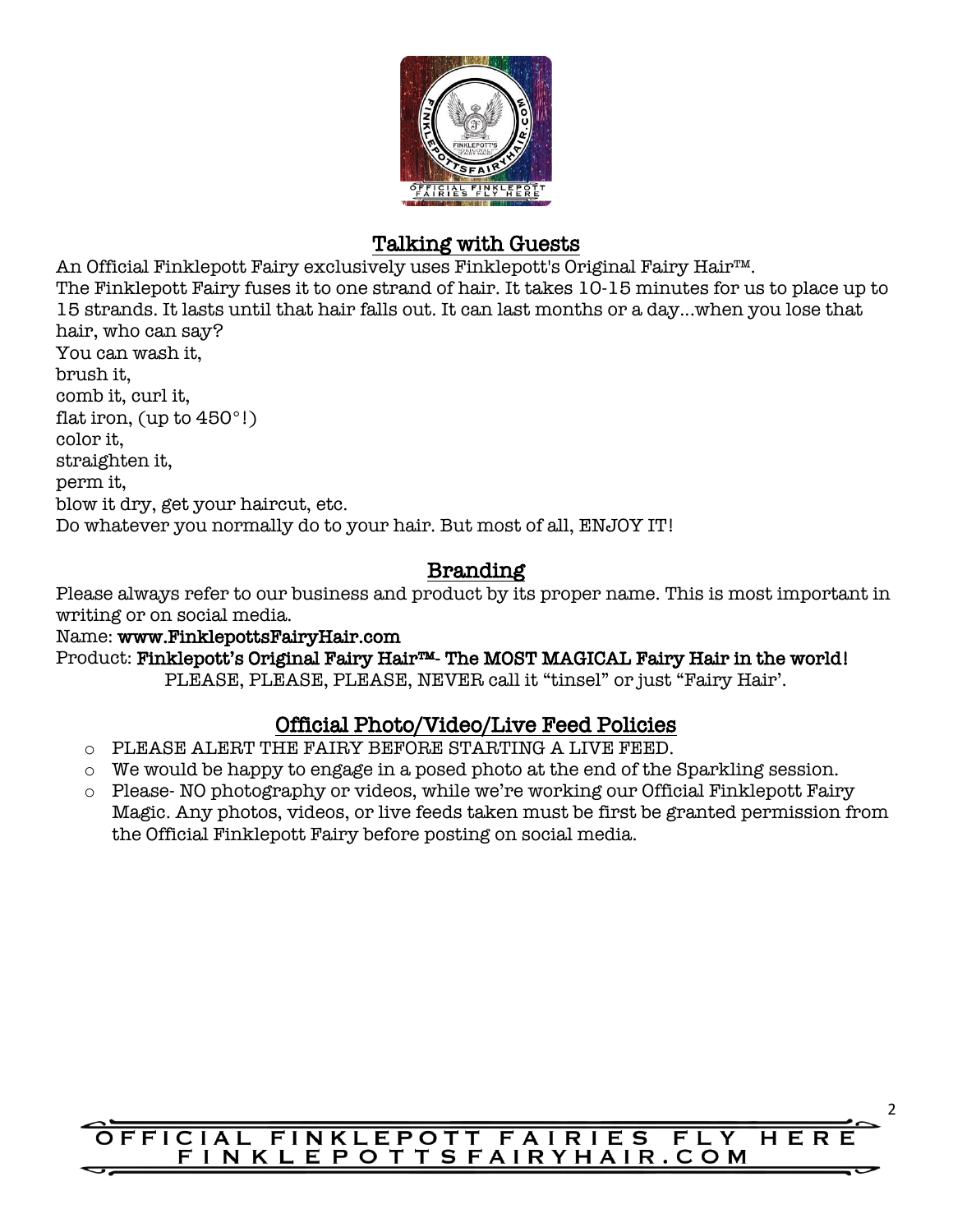

### Child Disclaimer

- o Finklepott's Original Fairy Hair ™ typically does not last as long in young children (8 and under) because of their frequent shedding patterns. Please be aware of this when making your purchase. We find plenty of exceptions to this rule, and no matter what, getting Finklepott's Original Fairy Hair ™ is a magical experience for all ages!
- o We don't have a specific age for a child to receive Finklepott's Original Fairy Hair ™, however, there are three requirements that must be met in order to receive Finklepott's Original Fairy Hair ™:
	- 1. The child must be able to speak in full sentences in order to give verbal consent to receive fairy hair.
	- 2. The child must be able to sit in the chair by themself.
	- 3. The child needs to be able to sit still while receiving Finklepott's Original Fairy Hair ™.

## Exclusivity Agreement

This agreement ensures that our safe and quality product of 'Finklepott's Original Fairy Hair™' will be the only 'Fairy Hair Purveyors' of 'shiny hair/tinsel extensions'- of any sort -at your event. Our exclusive and quality product and branding cannot cohabitate with other 'internet tinsel extension purveyors', aka 'faux fairies'. As the pioneers of this industry, we wish to provide only the highest quality, safety and longevity that our product delivers for our treasured clients. Our brand must stand alone to guarantee the integrity of an Official Finklepott Fairy Experience.

## Business Events

We are available for pop up and corporate events. We typically book 4-6 weeks out. Please let us know if you wish to discuss this option further. Christmas/Holiday parties are often booked up to a year in advance. It is never too early to save your date!

#### **FFICIAL FINKLEPOTT FAIRIES**  $FLY$ HER FINKLEPOTTSFAIRYHAIR.COM

3